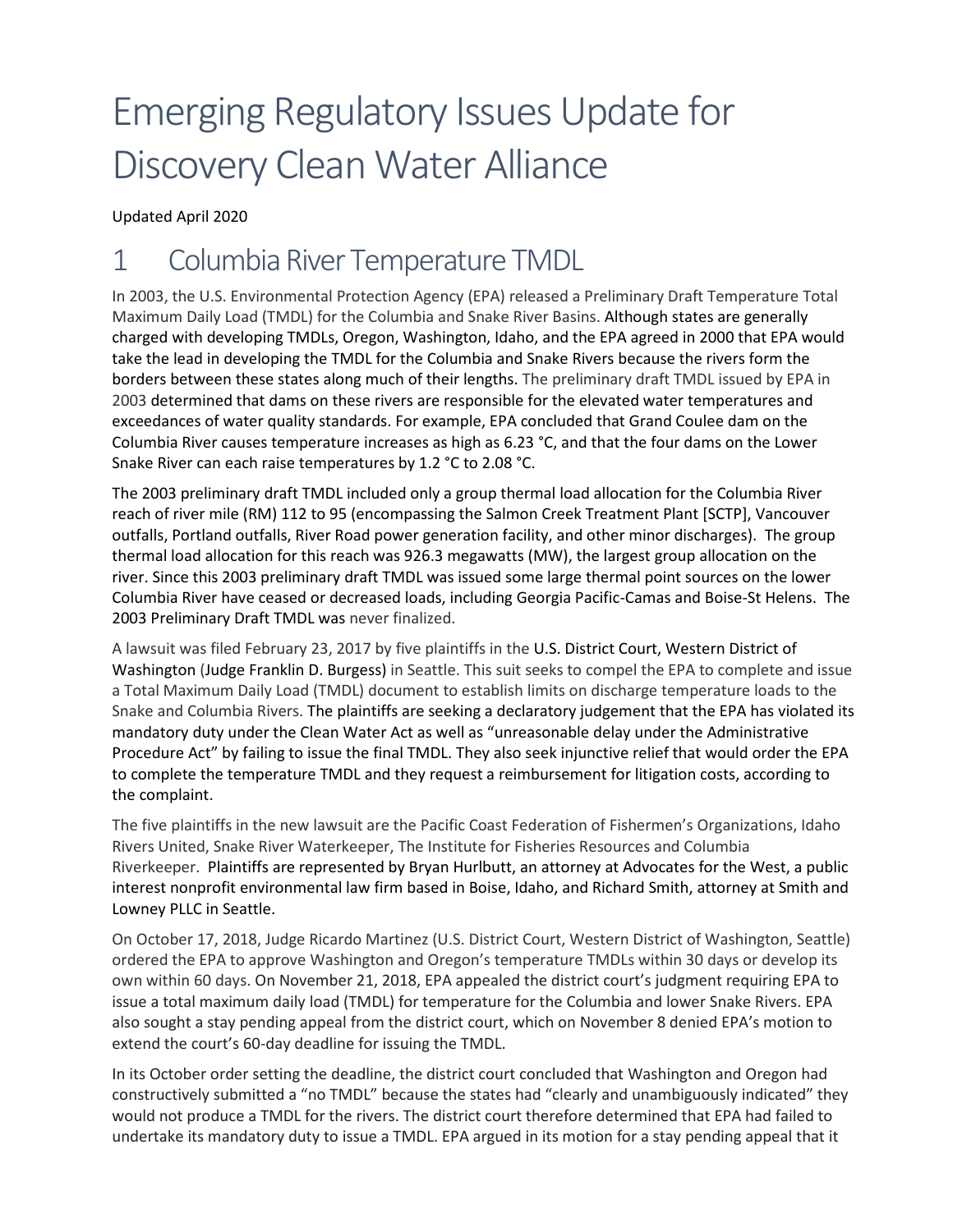was likely to succeed on its appeal because the constructive submission doctrine was an unlawful expansion of the Clean Water Act and, even if lawful, was not properly applied in this case. EPA also noted that it had disapproved the states' "constructive submission" on November 16, 2018, and that it was not yet in violation of its duty to issue a TMDL. EPA also argued it would be irreparably harmed because being compelled to issue a TMDL could moot its appeal, would impose significant hardship because TMDL preparation typically takes three to five years, and would interfere with EPA's "ability to engage in a robust TMDL process." EPA also asserted that the balance of equities and public interest favored a stay pending appeal to allow synchronization and coordination of TMDL preparation and implementation. On November 30, 2018, EPA's motion for court to issue a stay pending appeal from the district court was granted. This stay will provide time for EPA to appeal the district court's judgment.

On February 6, 2019, the 9<sup>th</sup> circuit court ruled that the government (EPA) shall file an opening brief for the appeal on or before April 12, 2019 and appellants shall file an answering brief on or before May 10, 2019. The government may file a reply brief on or before June 7, 2019. The parties may not modify this schedule by means of streamline extension. The Clerk will calendar this case for court argument in Seattle during the week of August 26, 2019.

In October 2019, Federal District Court Judge Ricardo S. Martinez in the Western District ordered EPA to comply with provisions of the Clean Water Act and issue a Total Maximum Daily Load for the Columbia and Snake River Basins. The EPA later appealed that ruling.

On December 20, 2019, a three-judge panel of the 9th U.S. Circuit Court of Appeals upheld a lower-court ruling that the EPA must finish the TMDL for the Columbia and Snake River Basins within 30 days. EPA appealed this ruling to the Ninth Circuit Court of Appeals.

On March 30, 2020, the Ninth Circuit Court of Appeals ruled that the EPA must proceed with completing the temperature TMDL for the Snake and Columbia rivers. The Ninth Circuit rejected EPA's request that the court reconsider its December 20, 2019 opinion. EPA cannot seek additional review by the Ninth Circuit Court, but EPA could ask the United States Supreme Court for review.

## 2. Columbia and Snake River Dams NPDES Permits

Ecology has been pursuing the implementation of state water quality criteria, including temperature, at the nine federal dams on the Columbia and Snake Rivers under the Clean Water Act. This has been undertaken after a Columbia Riverkeepers lawsuit obliged the U.S. Army Corps of Engineers to obtain pollution discharge permits from EPA for its oil discharges into the river. However, the EPA suddenly removed the draft permits from Ecology's review in early February 2019, while the permits were in the middle of a public comment period that is part of Ecology's water quality certification process. EPA reissued the draft NPDES permit for public comment on March 18, 2020 (see link below). Exceedances of the state's temperature standards in the Columbia and Snake rivers are attributed to the combined effects of climate change and the dams, according to a draft EPA analysis.

[https://www.epa.gov/npdes-permits/proposed-discharge-permits-federal-hydroelectric-projects-lower](https://www.epa.gov/npdes-permits/proposed-discharge-permits-federal-hydroelectric-projects-lower-columbia-river)[columbia-river](https://www.epa.gov/npdes-permits/proposed-discharge-permits-federal-hydroelectric-projects-lower-columbia-river)

## 3 Columbia River Cold Water Refuges Project

In August 2016, EPA Region 10 established the Columbia Cold Water Refuges Project staffed by EPA and NMFS. The project goal is to develop and issue a Columbia River Cold Water Refugia Plan by the summer of 2019, as described in the 2015 NMFS Biological Opinion and Reasonable and Prudent Alternative (RPA) for the Oregon water quality standards. The Columbia Cold Water Refuges Project list the following activities: 1) identify the cold-water refuges currently available for use by migrating salmon; 2) assess the sufficiency of the refuges for current and future salmonid populations; and 3) identify strategies to restore, enhance, and protect high quality refuges for the future. The project area is from the mouth of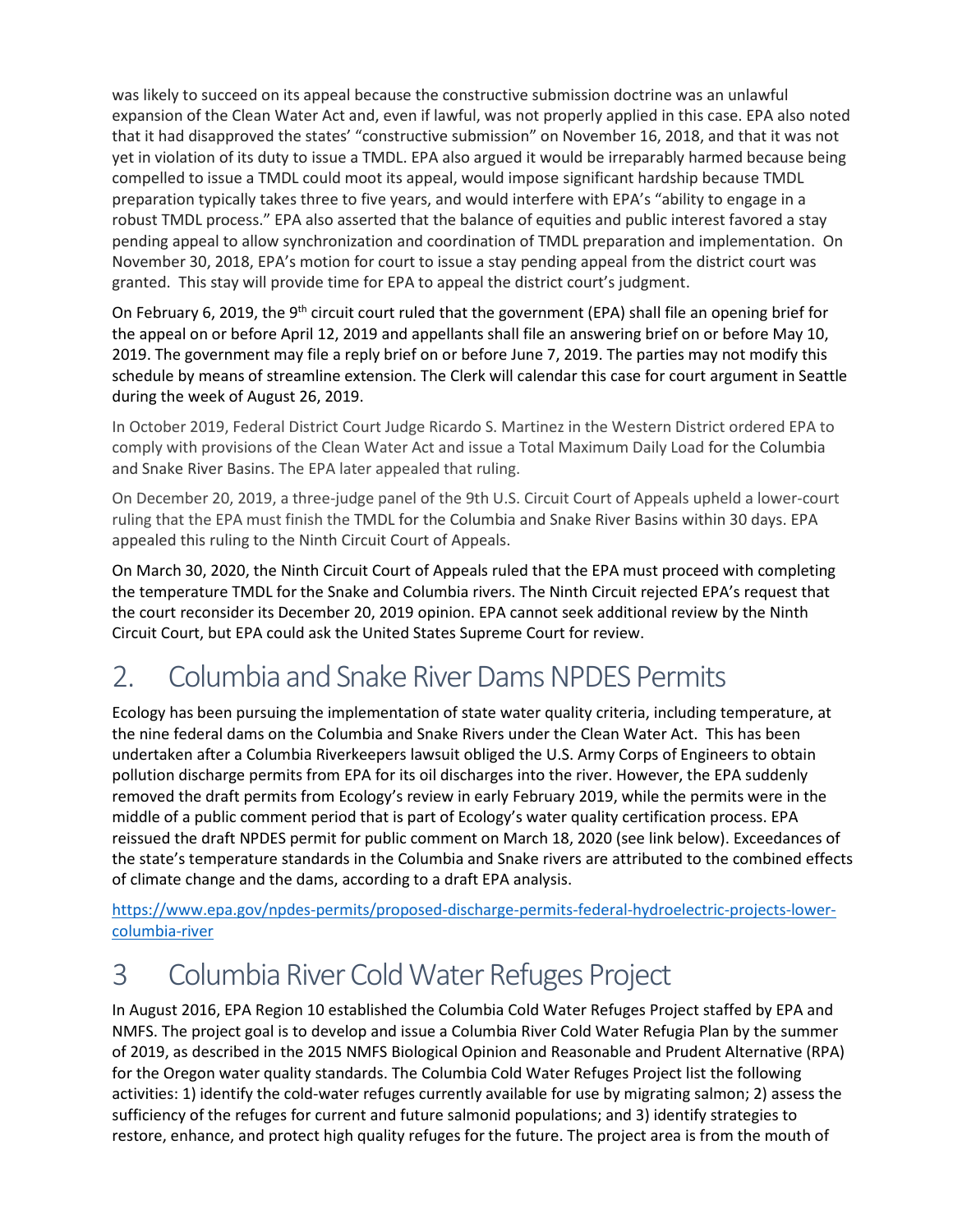the Columbia River to its confluence with the Snake River (the Washington-Oregon border, at River Mile 310). The project will employ modeling to predict regions influenced by identified cold water refuges.

The NMFS RPA required EPA to submit a final scope of work to NMFS by Aug 2016. Per the Fact Sheet on EPA's website, the plan for the project is to be completed by the summer of 2019. The main project website, Fact Sheet and Scope of Work for this project are located at these links:

<https://www.epa.gov/columbiariver/columbia-river-cold-water-refuges>

[https://www.epa.gov/sites/production/files/2018-10/documents/columbia-river-cold-water-refuges-fact](https://www.epa.gov/sites/production/files/2018-10/documents/columbia-river-cold-water-refuges-fact-sheet-oct2018.pdf)[sheet-oct2018.pdf](https://www.epa.gov/sites/production/files/2018-10/documents/columbia-river-cold-water-refuges-fact-sheet-oct2018.pdf)

[https://www.epa.gov/sites/production/files/2017-07/documents/columbia-river-cold-water-refuges](https://www.epa.gov/sites/production/files/2017-07/documents/columbia-river-cold-water-refuges-scope-of-work-sept2016.pdf)[scope-of-work-sept2016.pdf](https://www.epa.gov/sites/production/files/2017-07/documents/columbia-river-cold-water-refuges-scope-of-work-sept2016.pdf)

EPA issued the Draft Columbia River Cold Water Refuges Plan on October 1, 2019. This Draft Plan can be found here:

https://www.epa.gov › files › columbia-river-cwr-plan-draft-october-2019

The EPA's Draft CWR Plan identifies the Lewis River as the nearest CWR to the SCTP outfall discharge site in the Columbia River. No CWR sites were identified within 4 miles of the SCTP diffuser. In addition, Salmon Creek was not identified as a Cold Water Refuge for salmon.

#### 4 Columbia River Toxics Reduction

EPA Region 10 and other federal agencies, states, tribes, and nonprofit environmental groups established the Columbia River Toxics Reduction Working Group to share information, coordinate activities, and develop strategies to identify and reduce toxics in the Columbia River Basin. All meetings and workshops are open to the public, and the next meeting will be held May 20, 2020 remotely. The link to this work group is below:

<https://www.epa.gov/columbiariver/columbia-river-toxics-reduction-working-group>

The work group's projects include the following:

1) The Columbia River Toxics Reduction Working Group developed and issued a document titled: *Columbia River Toxics Reduction Working Group: Strategy for Measuring, Documenting and Reducing Chemicals of Emerging Concern.* This document is an outline for a research and monitoring strategy, and a characterization of the biological impacts of Contaminants of Emerging Concern (CECs) on aquatic and terrestrial wildlife in the Columbia River Basin. Key CECs discussed include PBDEs, Perfluorinated Compounds, Estrogens, Pharmaceuticals, and Personal Care Products. The document states that Phthalates are a ubiquitous CEC. The link to this document is below:

[https://www.epa.gov/sites/production/files/2014-07/documents/columbia-river-cec-strategy](https://www.epa.gov/sites/production/files/2014-07/documents/columbia-river-cec-strategy-july2014.pdf)[july2014.pdf](https://www.epa.gov/sites/production/files/2014-07/documents/columbia-river-cec-strategy-july2014.pdf)

2) EPA Region 10 and the Columbia River Toxics Reduction Working Group issued a Toxics Reduction Action Plan in 2010 that seeks governments, nonprofits, industries, and citizens to help reduce toxics in the Columbia River basin. This Toxics Reduction Action Plan identifies 61 actions to:

- Increase public understanding and political commitment to toxics reduction in the Basin
- Increase toxic reduction actions
- Conduct monitoring to identify sources and then work to reduce toxic contamination
- Develop a regional, multi-agency research program
- Develop a data management system that will allow us to share information on toxics in the Basin.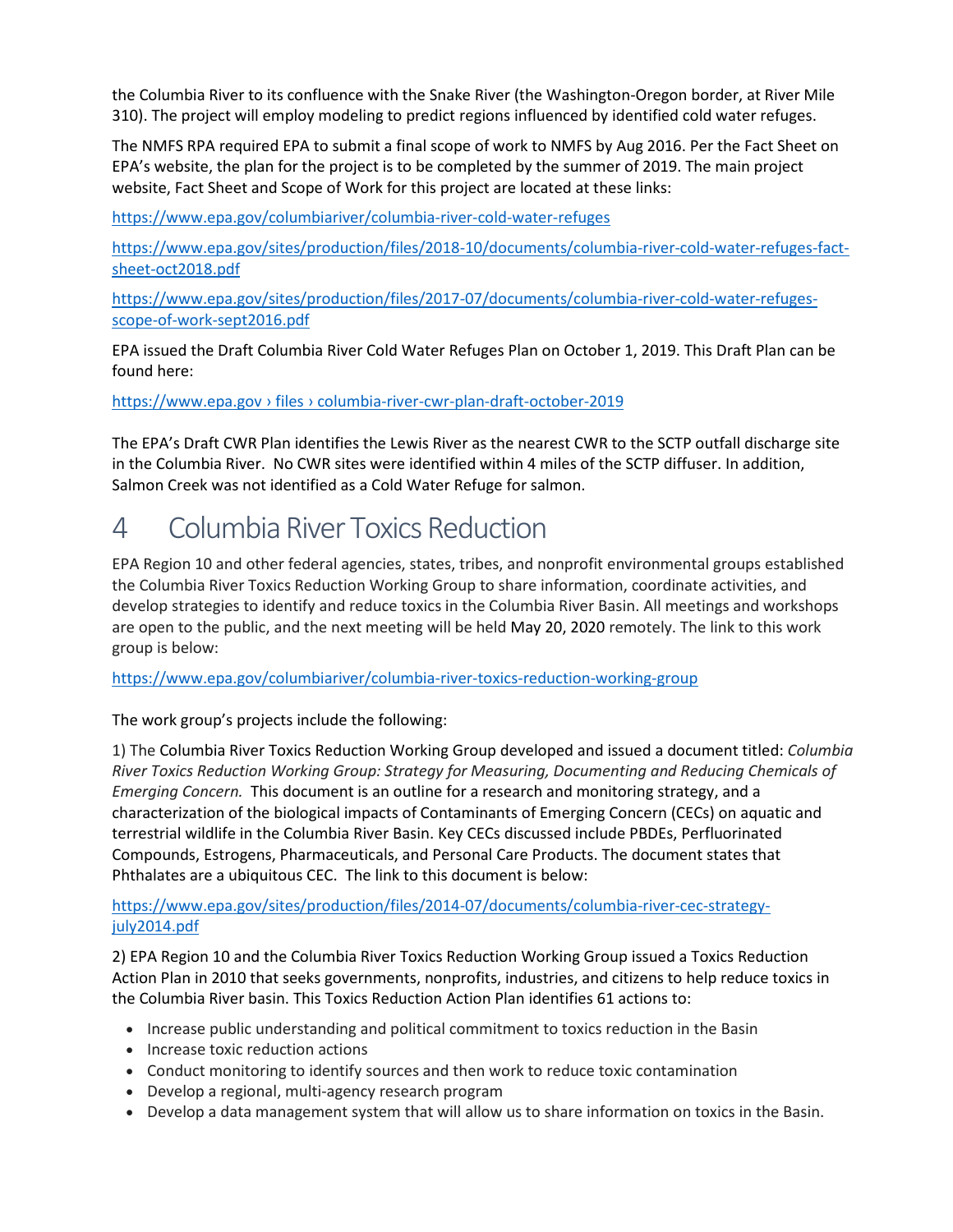The link to this work plan is below: https://www.epa.gov/sites/production/files/documents/columbia river toxics action plan sept2010.pdf

3) The workgroup developed a "story map" providing background information on polycyclic aromatic hydrocarbons (PAHs) and locations of water and sediment data throughout the basin. The lower Willamette River is called out as a highly impacted area. The link to this online story map is here: [\(http://nwcouncil.maps.arcgis.com/apps/MapJournal/index.html?appid=99e5965fe1ac4dd38001e784d7c](http://nwcouncil.maps.arcgis.com/apps/MapJournal/index.html?appid=99e5965fe1ac4dd38001e784d7c6aac6) [6aac6\)](http://nwcouncil.maps.arcgis.com/apps/MapJournal/index.html?appid=99e5965fe1ac4dd38001e784d7c6aac6)

The NPDES permit for the SCTP will be the regulatory means of implementing toxics reductions in wastewater discharges. The December 2019 revised human health water quality criteria will be the basis for implementing influent and effluent controls of CECs covered under current state water quality standards.

#### 5 Freshwater Aluminum Water Quality Criteria

In December 2018, EPA released the final aquatic life ambient water quality criteria for aluminum for freshwater under Section 304(a)(1) of the Clean Water Act. Criteria are calculated based total recoverable aluminum concentrations and on the receiving water's pH, total hardness, and dissolved organic carbon, using a spreadsheet-based calculator tool provided by EPA. Criteria can also be determined using the Appendix K lookup tables in the final rule document. The link to the EPA site with these final criteria and supporting documents is provided below:

#### <https://www.epa.gov/wqc/aquatic-life-criteria-aluminum#2018>

Ecology will need to implement the EPA's recommended criteria into water quality standards or develop stricter criteria subject to final EPA approval under the CWA Section 303(c). It is not clear what Ecology's timeline is for this implementation. Low and high pH values, low hardness, and low dissolved organic carbon content generally increase the bioavailability and toxicity of aluminum. Aluminum can affect the ability of fish and other aquatic life to breath and regulate salt ions in the bloodstream. Aluminum is a common and abundant metal naturally found in rocks and soil and reaches receiving waters through weathering processes; however, it is also released by mining, some industrial activities, and by water treated with alum for solids removal (SCTP does not do this). Columbia River aluminum-related cleanup sites listed on Ecology's website include the Columbia Gorge Aluminum smelter near Goldendale and the former Reynolds Metals Aluminum smelter in Longview.

Minimum expected total aluminum water quality criteria were calculated using EPA's aluminum-criteriacalculator-v20 based on the minimum river pH (7.3) from the 2018 Columbia River monitoring dataset, 10th-percentile hardness (55 mg/L) levels measured near the SCTP outfall site in the Columbia River, and applying a default dissolved organic carbon concentration (1.4 mg/L) for the Columbia River (from Oregon DEQ's Copper BLM Guidance). The calculated acute and chronic aluminum water quality criteria for the Columbia River at RM 96 are approximately 1,300 ug/L and 530 ug/L, respectively.

No effluent aluminum sample results have been found in the spreadsheets provided by the District. The SCTP NPDES permit does not require effluent monitoring analysis of aluminum in quarterly samples. The raw laboratory data sheets from 2016 and 2017 pollutant scans do not include aluminum effluent data to compare to the draft water quality criteria. No background aluminum data were collected in the 2015 sampling in the river, but some data may be in the USGS data and other sources. In Ecology's EIM database, a search for aluminum data in water samples on the Columbia gives only two locations with data, located near Wenatchee. Given the high dilutions provided by the planned new SCTP outfall diffuser, it is very unlikely that aluminum will be an effluent constituent of concern. Aluminum could be added to future permit-required testing at minimal additional cost. Additional research could be done to try to determine the typical range of effluent aluminum concentrations for similar WWTPs and/or industrial users.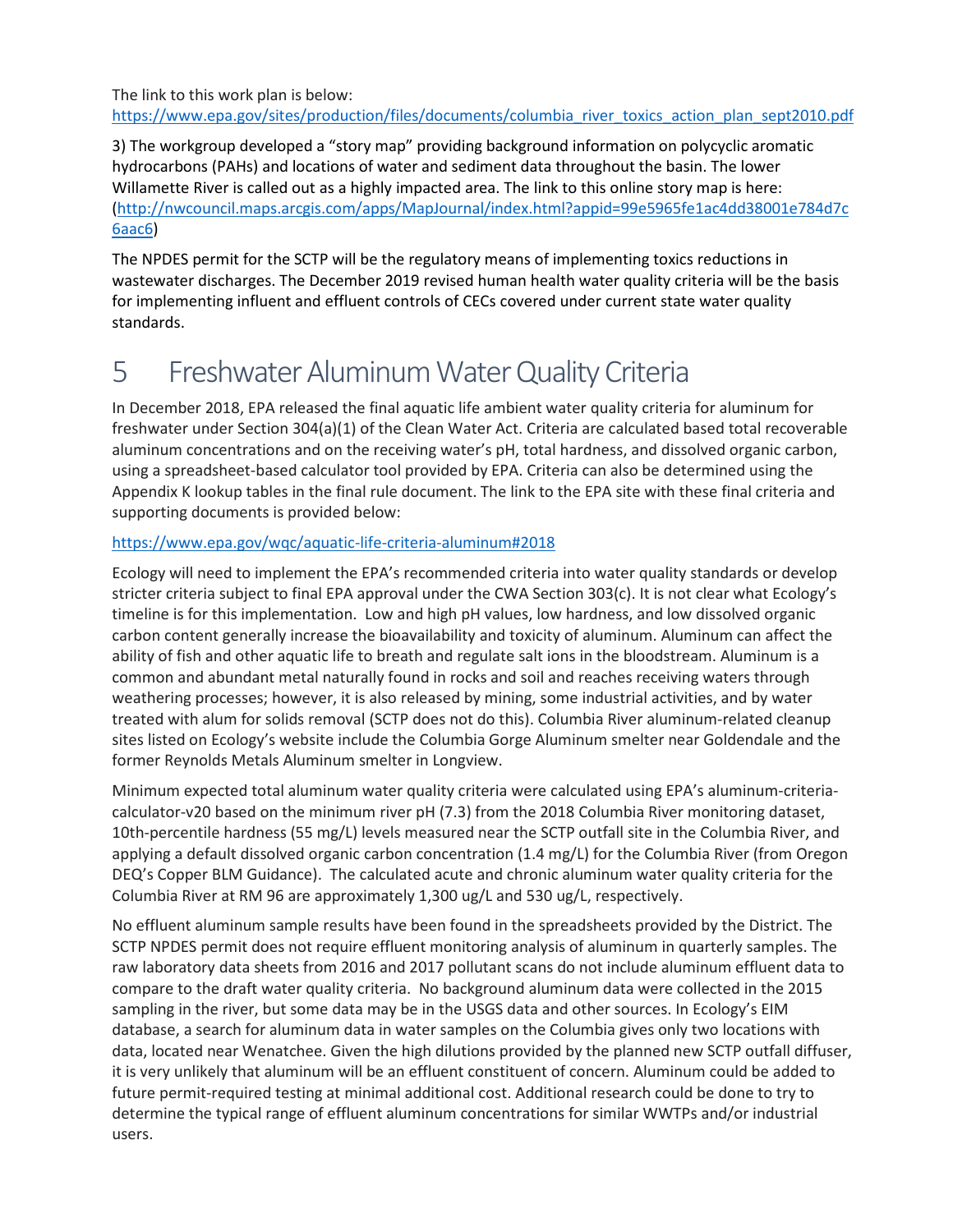Ecology's Permit-writer for the SCTP, Dave Knight, brought this new aluminum criteria to our attention in 2016 during the Camas Receiving Water Study and 2017 Local Limits Development Plan development – suggesting addition of background sampling for aluminum. Since the permit did not specify this parameter, Camas declined to add it.

# 6 Copper Biotic Ligand Model (BLM)

EPA's 200[7 aquatic life freshwater quality criteria for copper](https://www.epa.gov/wqc/aquatic-life-criteria-copper) is based on the Biotic Ligand Model (BLM). The BLM is a metal bioavailability model that uses receiving water body characteristics and monitoring data to develop site-specific water quality criteria. Input data for the BLM include: temperature, pH, dissolved organic carbon (DOC), major cations (Ca, Mg, Na, & K), major anions (SO4 & Cl), alkalinity, and sulfide. If these other input parameters are not available, the BLM allows use of estimated values; however, EPA recommends using site-specific data for these inputs and encourages monitoring to develop them. EPA is also looking into BLMs for aluminum, zinc, and lead.

Washington state's existing hardness-based water quality criteria calculation for copper does not currently consider other water chemistry parameters. This makes the existing criteria potentially overly stringent or under protective, or both at different times. At some point Ecology would be expected to adopt the BLM for copper (and other metals) water quality criteria, although it isn't clear when that would happen. The BLM is listed as a work priority for the years 2015-2016 in the last triennial review that was conducted in 2010; these reviews are supposed to occur every 3 years. It is not clear whether any work was done on this topic or when the next triennial review is scheduled.

Oregon DEQ has adopted the BLM for copper criteria and DEQ is currently having major dischargers and those discharging to sensitive receiving waters collect 2 years of monthly effluent and receiving water samples for analysis of the BLM input parameters. These collected data will then be applied in the BLM to derive site-specific copper water quality criteria for use in RPAs for NPDES permit development.

In October 2017, Jacobs prepared a screening-level evaluation of the copper BLM water quality criteria for the City of Gresham and it was also used by Oregon Association of Clean Water Agencies in discussions with Oregon DEQ. This screening-level evaluation of the Gresham WWTP effluent discharge of copper to the Columbia River was developed to assess discharge compliance with the recently revised Oregon Freshwater Aquatic Life Water Quality Standards for Copper (November 2016). This evaluation was developed following DEQ's guidance - *Implementation of the Freshwater Aquatic Life Water Quality Standards for Copper* – which includes regional default input values for the Biotic Ligand Model (BLM). The results of this evaluation demonstrate that the Gresham WWTP effluent copper discharge does not exceed the acute or chronic water quality criteria for copper, and does not even approach a reasonable potential to exceed these criteria – based on conservative default input values for the Columbia River.

The copper BLM is a user-friendly spreadsheet-based model available for the public to download here: https://www.oregon.gov/deq/FilterDocs/copperBLM223.zip

## 7 Ecology 303d Listing and Water Quality Assessment Policy Updates

Ecology's 2014 303d listing (which EPA identifies as the 2012 Listing) of impaired waters in the state (issued in 2016) was approved by EPA Region 10 with the following listings on the Columbia River in the reach including the SCTP outfall:

Category 5 (requiring TMDL) Dissolved Oxygen (Listing 49047) Temperature (Listing 7884)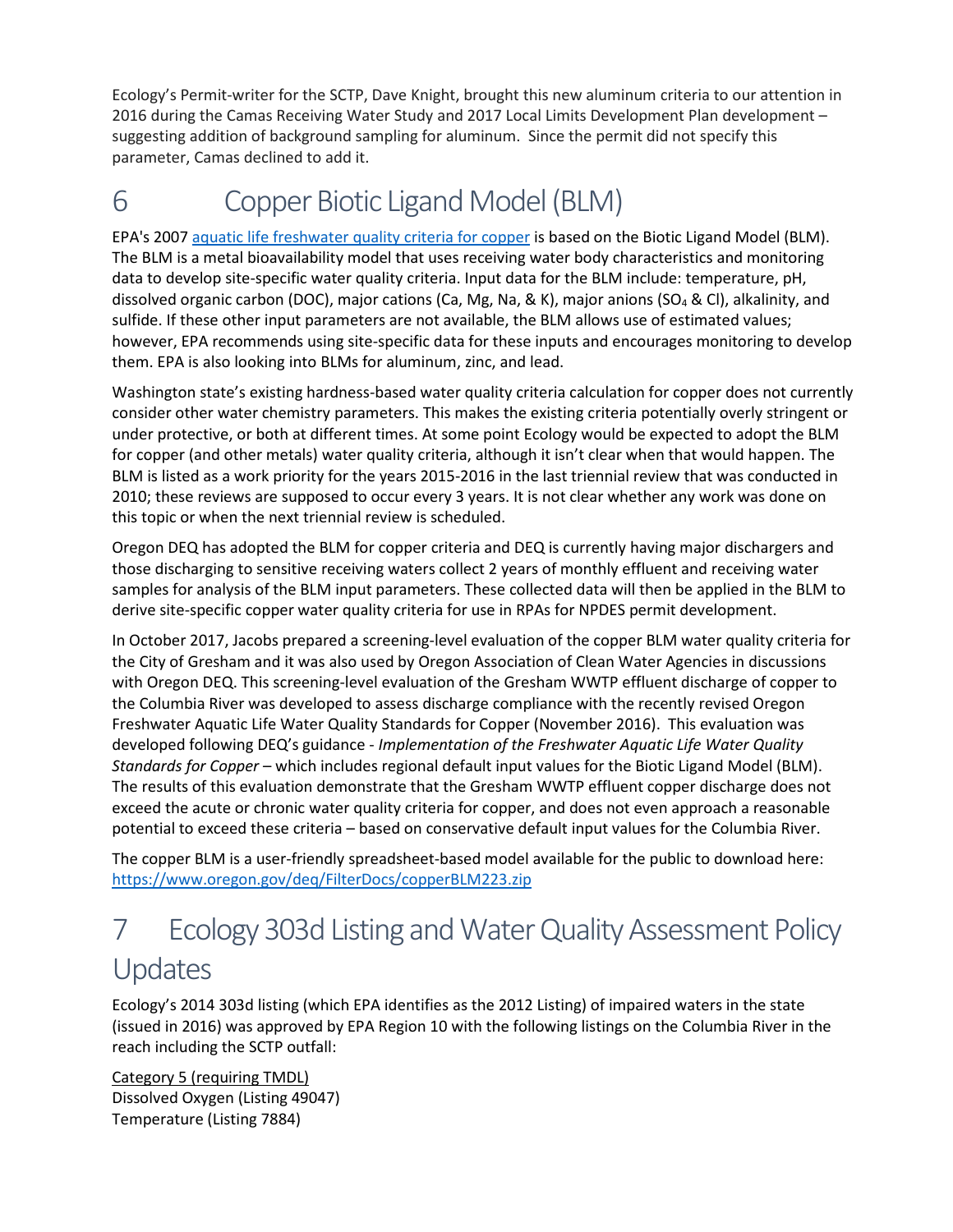Bacteria (Listing 6705) Category 4c (requires action plan) Invasive Exotic Species (Milfoil) (Listing 4858) Category 2 (continued monitoring) pH (Listing 51515)

In addition, Dissolved Oxygen Listing 49044 is relevant to the two Vancouver treatment plants. Ecology completed a review and update of the Water Quality Policy 1-11 in November 2018. Policy 1-11 provides guidance for developing the state's 303d list. The call for data for the current Water Quality Assessment was completed March 2018 and included data for the past 10 years (2008 – 2017); Ecology is currently reviewing the data and using the credible data for drafting the assessment. Ecology held several public meetings to discuss areas of Policy 1-11 that needed revisions. Five key areas were addressed extensively and repeatedly in these public meetings:

- 1. Data Used in the Assessment
- 2. Sediment management standards
- 3. Bioassessment data
- 4. Human health criteria data
- 5. TMDL prioritization

Public comments were extensive and required four or more days of workshops with substantial involvement from King and Snohomish Counties. Public input was used to improve Ecology's process of listing water bodies and the transparency and credibility of data used by Ecology to create the 303d list and prioritize actions (including TMDLs), which will benefit the Alliance.

The Alliance met with Ecology on March 28, 2019 to discuss the petition to re-evaluate the current dissolved oxygen listings. The meeting also discussed the monitoring plan for 2019, which is expected to provide a second year of water quality data that Ecology would use to re-evaluate the basis for the listings. The Columbia River water quality monitoring program for the Alliance by Jacobs in the summer of 2018 was completed in accordance with an Ecology-approved QAPP, as well as the updated Policy 1-11.

In Policy 1-11, Ecology defines the critical diurnal sampling period for qualifying for a Category 1 listing as 12 am to 9 am between June 15th and September 15th, but Ecology retains the ability to adjust the definition of the baseline critical season on a case-by-case basis. Ecology requested two specific deviations from the updated Policy 1-11: 1) sampling extended past September 15th to the end of September, and 2) sampling expanded to include both early morning and afternoon sampling data. In the March 28, 2019 meeting with the Alliance, Ecology did not request any changes to the 2018 monitoring, indicating an acceptance that the 2018 data covered the critical period for the purposes of the Water Quality Assessment. The Alliance replicated the 2018 sampling design in the 2019 summer monitoring season and also extended monitoring into the first three weeks of October to address comments and concerns from Ecology. The Alliance has uploaded all 2018 and 2019 river monitoring data sets, and these have been accepted by Ecology for use in the 2020 Water Quality Assessment to establish the 303(d) listings.

The Alliance has also undertaken Wet Season Columbia River Monitoring at three shoreline sites and twice per month from November 2019 through June 2020. These wet season data will provide pH, dissolved oxygen, and temperature data for use by Ecology in NPDES permit development.

#### 8 Recreational Water Quality Criteria for Coliphage

*No update - As of April 2019, there was no new information past early 2017 on this topic provided on EPA's website (link below).*

The Salmon Creek NPDES permit is currently based on a bacterial indicator standard to limit pathogen discharge to the receiving stream. Over the last couple years, the EPA has been developing ambient water quality criteria (AWQC) for viruses and has been proceeding with coliphage as the indicator organism.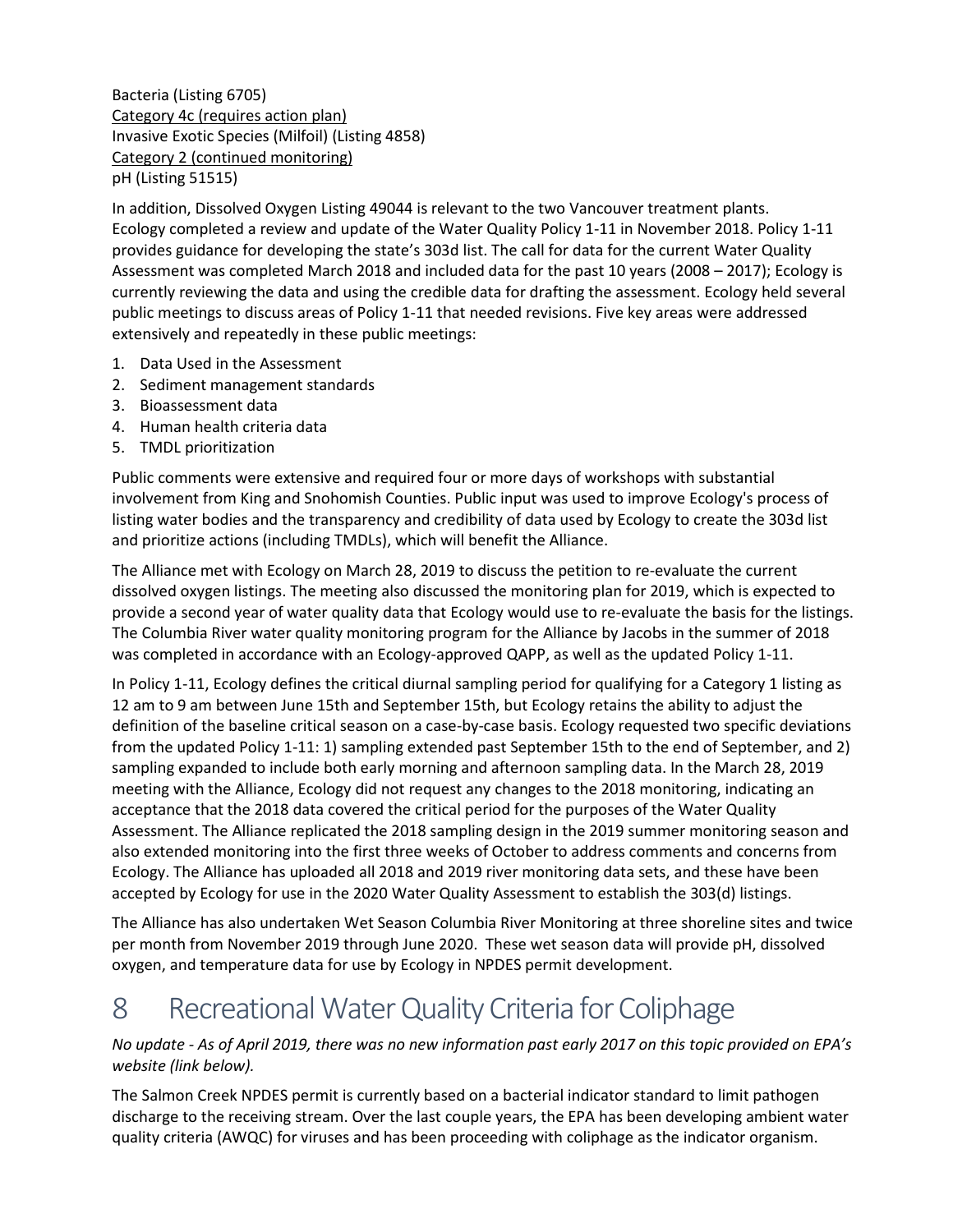It is unknown at this time whether this potential updated standard would be in addition to or a replacement of the current bacterial standard. It is also unknown how much more stringent (if any) these new viral indicator standards would be relative to the current bacterial standards and how that would affect the required UV design dose for existing UV disinfection systems at municipal wastewater treatment facilities with surface water discharges in Washington. However, it is known that that coliphage is relatively more resistant to UV when compared to bacterial indicators such as fecal coliform and E. coli.

Previously EPA had indicated its intent to publish a draft rule in summer 2017 and finalize a rule in 2018 after receiving comments from the public. However, the new federal administration has impacted that schedule and it is unclear when the draft rule will be issued for public comment.

If a new rule were to be finalized on this topic, individual states would have to decide whether to adopt EPA guidance. If adopted by Ecology, wastewater utilities in Washington would then need to conform to the updated standards during their next NPDES permit renewal cycle.

Information regarding EPA's efforts relating to this issue is located at this link:

<https://www.epa.gov/wqc/microbial-pathogenrecreational-water-quality-criteria>

## 9 Washington State Water Quality Criteria for the Protection of Human Health

Ecology promulgated a rule on August 1, 2016, with updated surface water quality standards (Chapter 173-201A WAC) that included revised human health criteria (HHC) and updated tools to implement the standards. The revised surface water quality standards were submitted to EPA for review and approval. Ecology's revised HHC retained the cancer risk rate of one per million  $(10^{-6})$ .

On November 15, 2016, the EPA issued their decision on the Washington state's surface water quality standards, which included a partial approval and partial disapproval of Ecology's proposed revised HHC. EPA's letter included a summary of EPA's actions and additional supporting descriptions in a Technical Support Document for EPA 's Partial Approval/Partial Disapproval of Washington's Human Health Water Quality Criteria and Implementation Tools. EPA concluded that under their authority in CWA section 303(c) and 40 CFR Part 131, the EPA approved 45 of the HHC proposed by Ecology in Table 240 and disapproved 143 HHC proposed in Ecology's Table 240.

EPA approved only Washington's proposed revised criteria where they were judged to be as stringent as or more stringent than scientifically defensible criteria that the EPA determined would be protective of Washington's designated uses, consistent with CWA requirements and the EPA's implementing regulations, specifically 40 CFR 131.11.

For Washington's proposed revised HHC that the EPA disapproved, the EPA finalized a federal rule for Washington containing 144 HHC in accordance with CWA section 303(c)(3) requirements. The EPA's action results in HHC for Washington State that were effective December 28, 2016 for CWA purposes (i.e. NPDES permit renewal).

The December 2016 effective HHC that pose the greatest challenge to the SCTP effluent discharge to the Columbia River include: arsenic, bis(2-ethyhexyl) Phthalate (BEHP), and organophosphate pesticides (if detected in effluent). Background arsenic concentrations in the Columbia River exceed the HHC, which is based on the EPA's original criteria for inorganic arsenic under the National Toxics Rule in 1992. Phthalate esters are used as plasticizers (i.e. substances added to plastics to increase their flexibility and longevity) and they are used primarily to soften polyvinyl chloride (PVC). Many households use PVC pipes to collect raw wastewater. BEHP may also be present or elevated due to sample contamination with equipment such as composite sampler tubing and gloves. In addition, current laboratory analyses have not yet achieved detection limits low enough to demonstrate compliance with the new HHC, for BEHP and several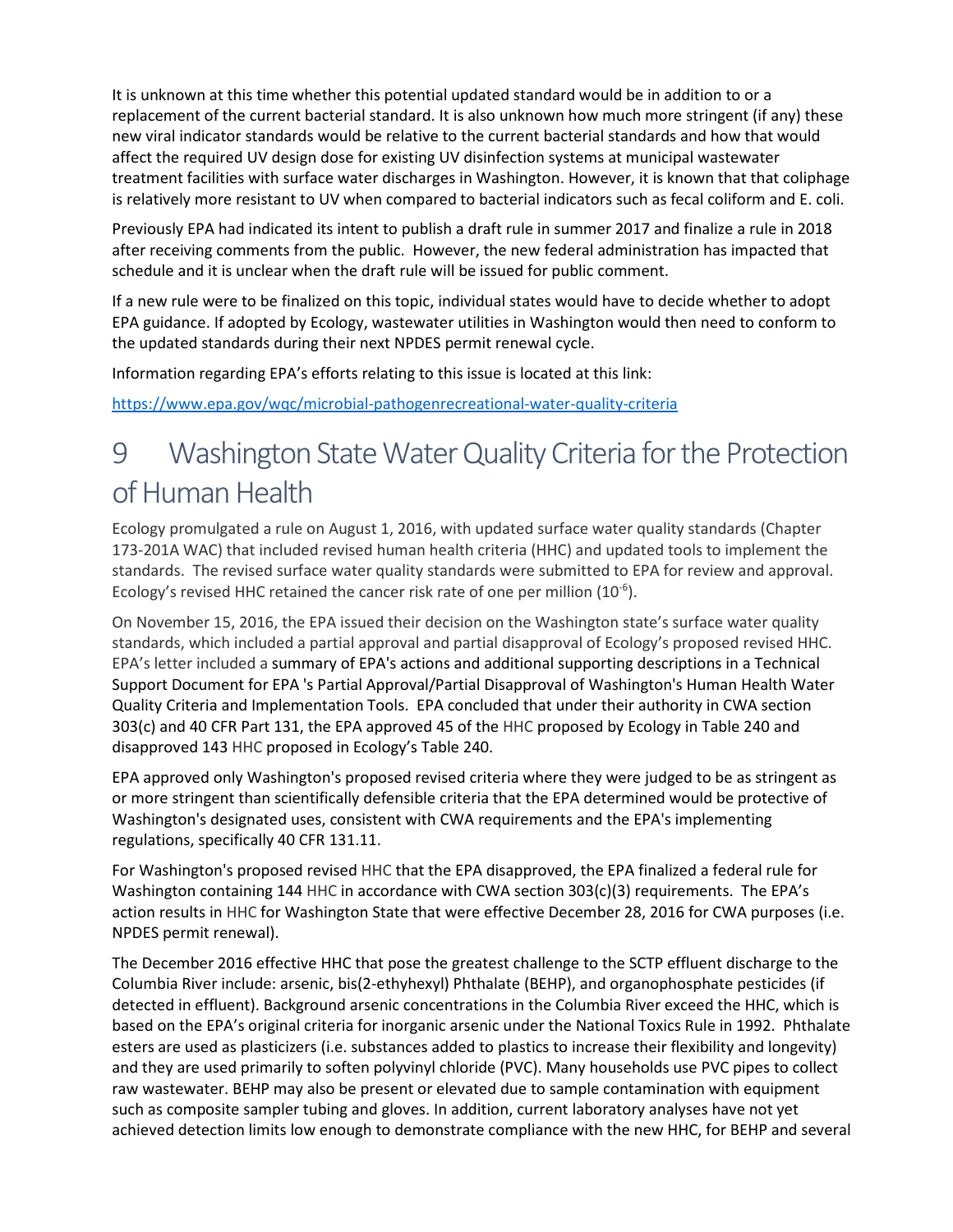other toxic organic pollutants. Organophosphate pesticides should not be present in SCTP influent flow however, they could be occasionally contributed by households disposing of old pesticides or could reside in sewer main sediments from prior disposal activities. Continued effluent monitoring and public education can eliminate pesticide sources to influent.

In March 2019, the EPA indicated a potential move to repeal their partial approval of Ecology's revised HHC. It appears this would effectively revert the state HHC back to pre- December 2016 values. The following provides the timeline of events leading up the present situation, which is that the state is waiting to hear from EPA on whether they plan to repeal the December 2016 HHC still considered effective in Washington state. The following provides a timeline of the background submittals to EPA:

- 1) February 2017 a collection of forest industry associations led by Northwest Pulp and Paper Association filed a 67-page legal petition with EPA requesting that EPA reconsider the State of Washington's Human Health Water Quality Standards and Implementation Tools (submitted to EPA on August I, 2016), and repeal or withdraw the Final Rule Revision of Certain Federal Water Quality Standards Applicable to Washington, 81 Fed. Reg. 85,417 (Nov. 28, 2016). The driving issue presented in the February 2017 petition by NWPPA was reverting to old HHC criteria for Arsenic and PCBs. They were accepting of the revised higher fish consumption rate, but not supportive of the cancer risk rate of  $10^{-6}$ .
- 2) May 2017 a collection of environmental groups led by Earth Justice filed a petition with EPA requesting to block the HHC repeal.
- 3) July 2017 NW Indian Fisheries Commission filed a letter with EPA to deny the NWPPA February 2017 petition to repeal the HHC.
- 4) August 2017 The Counsel for Utilities Water Act Group filed a letter with EPA supporting the NWPPA February 2017 request for EPA to reconsider the WA HHC.
- 5) August 2017 EPA provided a letter response to the Counsel for Utilities Water Act Group's letter supporting the reconsideration of the WA HHC – essentially agreeing to reevaluate the WA HHC.
- 6) August 2017 Ecology submitted a letter to EPA objecting to EPA's letter to the Counsel for Utilities Water Act Group where they agreed to reconsider the WA HHC.
- 7) March 20, 2019 EPA released a 1-page memo authorizing a 30-day public comment period on their plan to repeal the 2016 partial approval of Washington's proposed HHC.
- 8) EPA's supporting memo to the March 20, 2019 for public review is either no longer posted or otherwise publicly available (web links do not work).
- 9) May 2019 EPA reversed their December 2016 ruling on HHC revert the state HHC back to pre-December 2016 values with the exception of two arsenic criteria. EPA also announced that they would initiate rulemaking to withdraw EPA's more stringent HHC for Washington.
- 10) June 7, 2019 the State of Washington filed a lawsuit in District Court for the Western District of Washington challenging the Environmental Protection Agency's decision to revise Washington's water quality standards.
- 11) December 30, 2019, Ecology promulgated updated Water Quality Standards that include the Ecology's August 1, 2016 HHC (as instructed by EPA). The current (2020) HHC are listed here:

#### <https://apps.leg.wa.gov/WAC/default.aspx?cite=173-201A-240>

The current effective HHC remove the greatest challenges to the SCTP effluent discharge to the Columbia River by increasing the HHC for arsenic and bis(2-ethyhexyl) Phthalate (BEHP). Detections of pesticides in older effluent samples may or may not require additional steps for the Alliance. Continued effluent monitoring and public education can eliminate pesticide sources to influent.

#### 10 Reclaimed Water Rule

The Reclaimed Water rule (WAC 173-219) became effective February 23, 2018. In February 2019, Ecology released a Reclaimed Water Facilities Manual (aka Purple Book) and a new chapter E1 in the Criteria for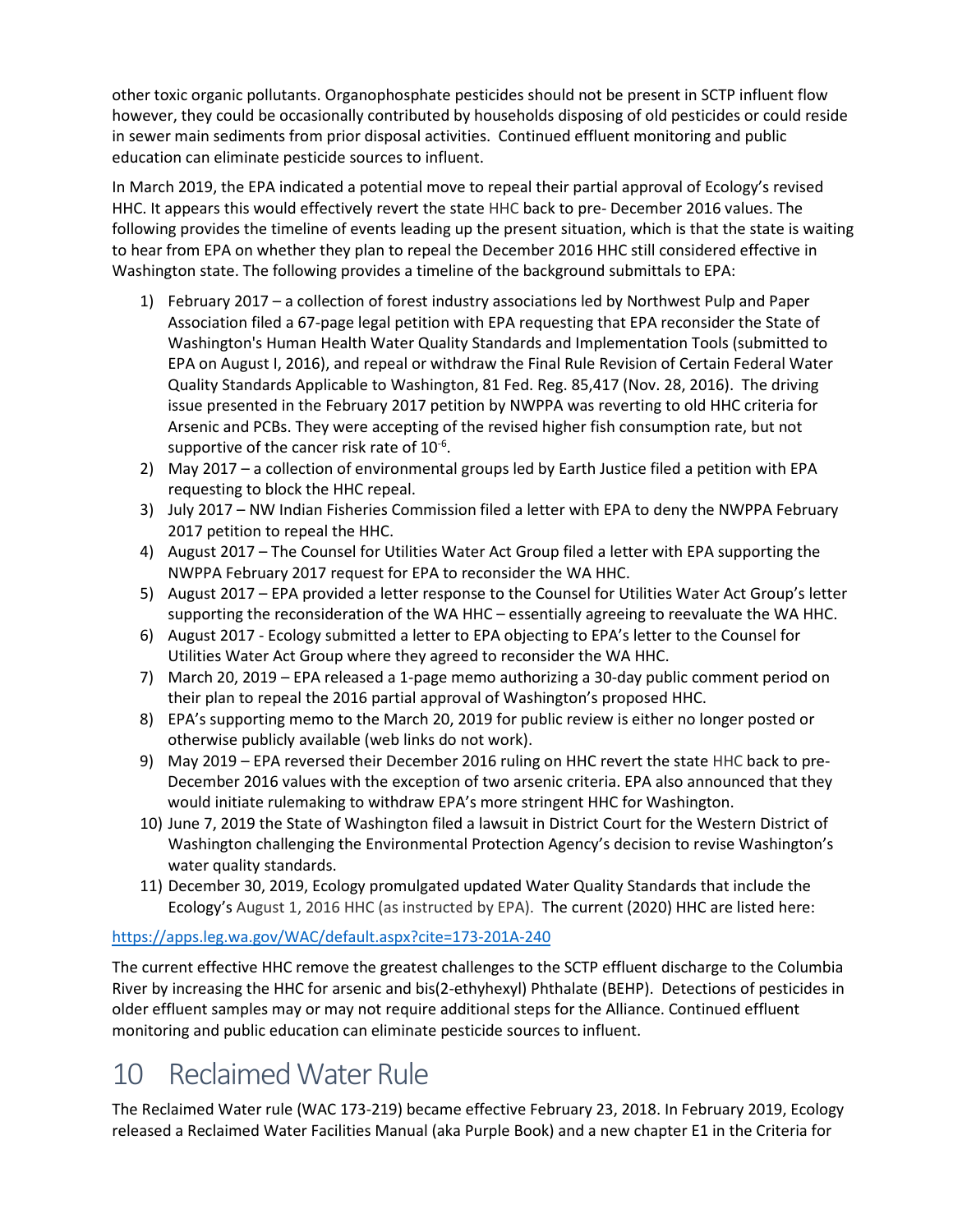Sewage Works Design (aka Orange Book) covering Water Reclamation and Reuse. The Reclaimed Water rule is intended to encourage and provide regulatory structure for increasing reclaimed water supplies, particularly important as climate change impacts on water resources increase.

Permitting for new and replacement outfalls are likely to require an alternatives evaluation that includes reuse and/or upland disposal (e.g., wetland restoration) under SEPA, Washington DNR, and WDFW regulations.

Ecology and DOH have established a Reclaimed Water Technical Advisory Committee to discuss issues and share information related to the rule and associated guidance. Each region has an Ecology representative in the group. Both Ecology and DOH review each reclaimed water proposal, and the lead agency is determined by the type of facility. Ecology would be designated the lead agency for municipal wastewater treatment facilities such as Salmon Creek Treatment Plant. Permitting is also subject to a public comment process.

#### <https://ecology.wa.gov/Water-Shorelines/Water-quality/Reclaimed-water>

[https://ecology.wa.gov/About-us/Our-role-in-the-community/Partnerships-committees/Reclaimed-water](https://ecology.wa.gov/About-us/Our-role-in-the-community/Partnerships-committees/Reclaimed-water-advisory-committee)[advisory-committee](https://ecology.wa.gov/About-us/Our-role-in-the-community/Partnerships-committees/Reclaimed-water-advisory-committee)

# 11 Puget Sound Nutrient Source Reduction Project

The Puget Sound Nutrient Source Reduction Project (PSNRP) is a project by the Washington Department of Ecology aiming to improve Puget Sound water quality by reducing nutrient loading. Recent PSNRP water quality modeling (the Salish Sea Model) concludes that effluent from municipal wastewater treatment plants (WWTPs) increases DO noncompliance with water quality standards in the Sound and, that the implementation of additional nutrient removal will decrease this noncompliance.

Interim measures to cap nutrient loading are being implemented in response to the Northwest Environmental Advocates (NWEA) petition to make high levels of nitrogen removal mandatory for all Puget Sound dischargers under the state's All Known, Available, and Reasonable Treatment (AKART)rule.

- 1. Nutrient Loading Cap. Nutrient loading limits will be set at current levels for all permitted dischargers in Puget Sound and its key tributaries to prevent increases in loading that would contribute to the Sound's impaired status.
- 2. Planning. Facility Plans will be required to evaluate alternative effluent nutrient reduction targets as part of reissued National Pollutant Discharge Elimination System (NPDES) permits.
- 3. Existing Design-Based Limits. For treatment plants that already use a nutrient removal process, NPDES permits will be reissued with numeric effluent limits based on the facility's existing treatment efficiency and design parameters.

Modeling efforts continue that will evaluate the impact of nutrients from watersheds and potential improvements. The Facility Plan and permit renewal processes will determine what modifications, if any, are required for treatment plants. This is intended to facilitate forward planning and innovative approaches.

It is possible that if Ecology can implement nutrient restrictions on Puget Sound dischargers prior to a TMDL that defines loads, then they could take this approach to other sites in the state – such as the lower Columbia River.

Chambers Creek Wastewater Treatment Plant recently spent about \$340 million on plant upgrades for biological nutrient removal (BNR), including design, permitting and construction. The expansion required additional space, which was available; for other treatment plants such as West Point Treatment Plant there is much less available space. The Lacey-Olympia-Tumwater Thurston County (LOTT) treatment plant